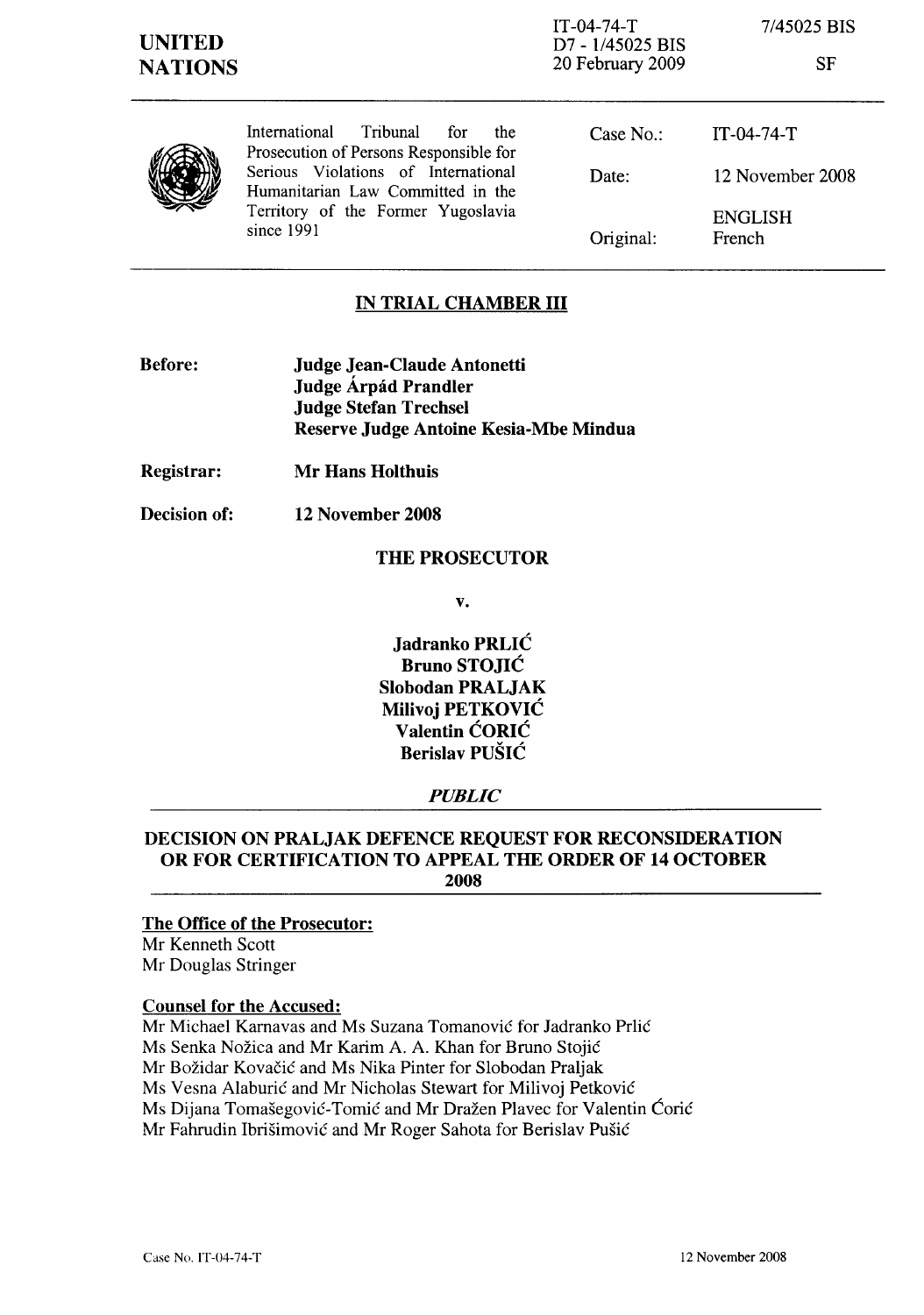**TRIAL CHAMBER III** ("Chamber") of the International Tribunal for the Prosecution of Persons Responsible for Serious Violations of International Humanitarian Law Committed in the Territory of the Former Yugoslavia since 1991 ("Tribunal"),

**SEIZED** of "Slobodan Praljak's Request for Reconsideration, or in the Alternative for Certification to Appeal the Trial Chamber's 14 October 2008 Decision Denying the Admission of 'Urbicide"', filed by the Counsel for the Accused Slobodan Praljak ("Praljak Defence") on 21 October 2008 ("Request"), in which they request the Chamber, principally, to reconsider the "Order on the Admission of Evidence Related to Borislav Puljic", rendered by the Chamber on 14 October 2008 ("Puljic Order") or, should the Chamber deny this request, to certify the appeal it intends to bring against this Order in accordance with Rule 73(B) of the Rules of Procedure and Evidence ("Rules"),

**NOTING** the "Prosecution's Response to Slobodan Praljak's Request for Reconsideration, or in the Alternative for Certification to Appeal the Trial Chamber's 14 October 2008 Decision Denying the Admission of 'Urbicide''', filed by the Office of the Prosecutor ("Prosecution") on 3 November 2008 ("Response"), in which the Prosecution indicates, on the one hand, that the exclusion of Exhibit 3D 00785-1 entitled "Urbicide Mostar 92" is justified since the Praljak Defence did not comply with Guideline 8 of the Decision of 24 April  $2008<sup>1</sup>$  in its request for admission and, on the other hand, requests the Chamber to deny the Praljak Defence request for certification on the ground that the conditions of Rule 73 (B) have not been met,

**NOTING** "Slobodan Praljak's Request for Leave to Reply to the Prosecution's Response to Praljak's Motion regarding 14 October Decision Denying the Admission of 'Urbicide' and Slobodan Praljak's Reply to the Prosecution's Response", filed by the Praljak Defence on 10 November 2008 ("Request for Leave to Reply and Reply"),

**NOTING** the Puljic Order in which the Chamber refused to admit into evidence Exhibit 3D 00785-1 on the ground that the Praljak Defence failed to specify which

<sup>&</sup>lt;sup>1</sup> Decision Adopting Guidelines for the Presentation of Defence Evidence, rendered on 24 April 2008 ("Decision of 24 April 2008"), Guideline 8 related to the admission of documentary evidence through a witness.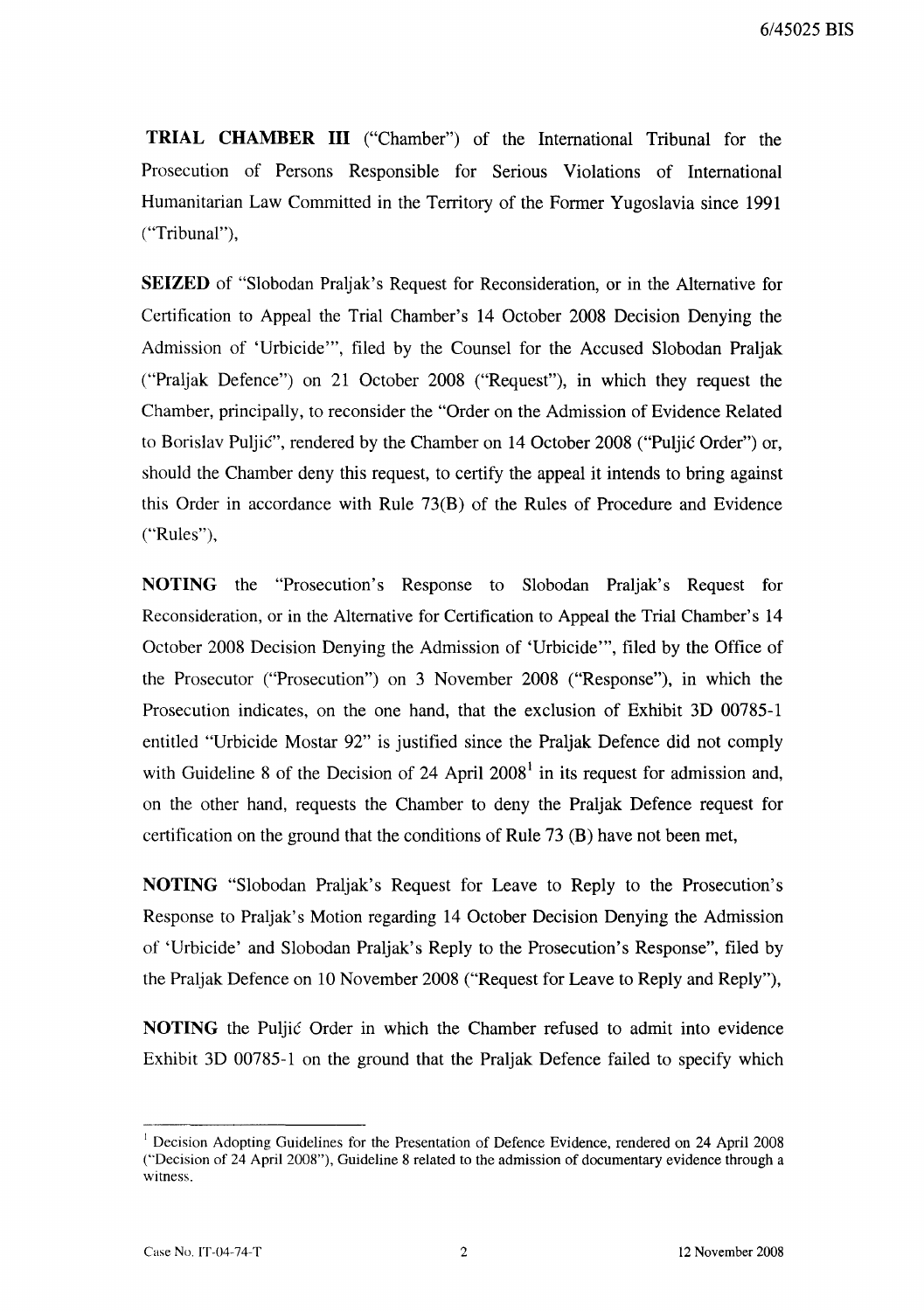5/45025 BIS

pages of this document entitled "Urbicide Mostar 92" it was requesting for admission, as so required by paragraph 30 of the Decision of 24 April 2008,

**CONSIDERING** that the other Defence teams did not file a response to the Request,

**CONSIDERING** that in support of the Request, the Praljak Defence submits that the Chamber erroneously interpreted its request for the admission of Exhibit 3D 00785-1 in that the Praljak Defence did not seek the admission of the excerpts of the book but rather the admission of the book in its entirety, which would justify the fact that it did not specify the numbers of the pages it was requesting for admission, $<sup>2</sup>$ </sup>

**CONSIDERING** that according to the Praljak Defence, paragraph 30 of the Decision of 24 April 2008 would only apply when a Party requests the admission of excerpts and not when that Party requests the admission of a document in its entirety, $3$ 

**CONSIDERING** moreover that the Praljak Defence recalls that Witness Borislav Puljic gave evidence before the Chamber about the book in its entirety; that this is an important document related to the situation in Mostar prior to the conflict between the HVO and the BH Army and attests to the destruction caused by the JNA in Mostar in 1992,4

**CONSIDERING** that in the Request, the Praljak Defence considers that Exhibit 3D 00785-1 should be admitted since pursuant to the conditions of paragraph 27 of the Decision of 24 April 2008, Witness Borislav Puljic testified as to its reliability, relevance and probative value,<sup>5</sup>

**CONSIDERING** that in the alternative, should the Chamber refuse to reconsider its decision and not admit Exhibit 3D 00785-1, the Praljak Defence requests certification to appeal the Puljic Order under Rule 73 of the Rules, since the exclusion of this exhibit would in fact affect the fair and expeditious conduct of the proceedings or the outcome of the trial, $<sup>6</sup>$ </sup>

<sup>2</sup> Request, para. 3.

 $3$  Request, paras. 3 and 16.

<sup>4</sup> Request, paras. 8,9 and II.

<sup>s</sup> Request, para. 13.

<sup>6</sup> Request, paras. 18 and 19.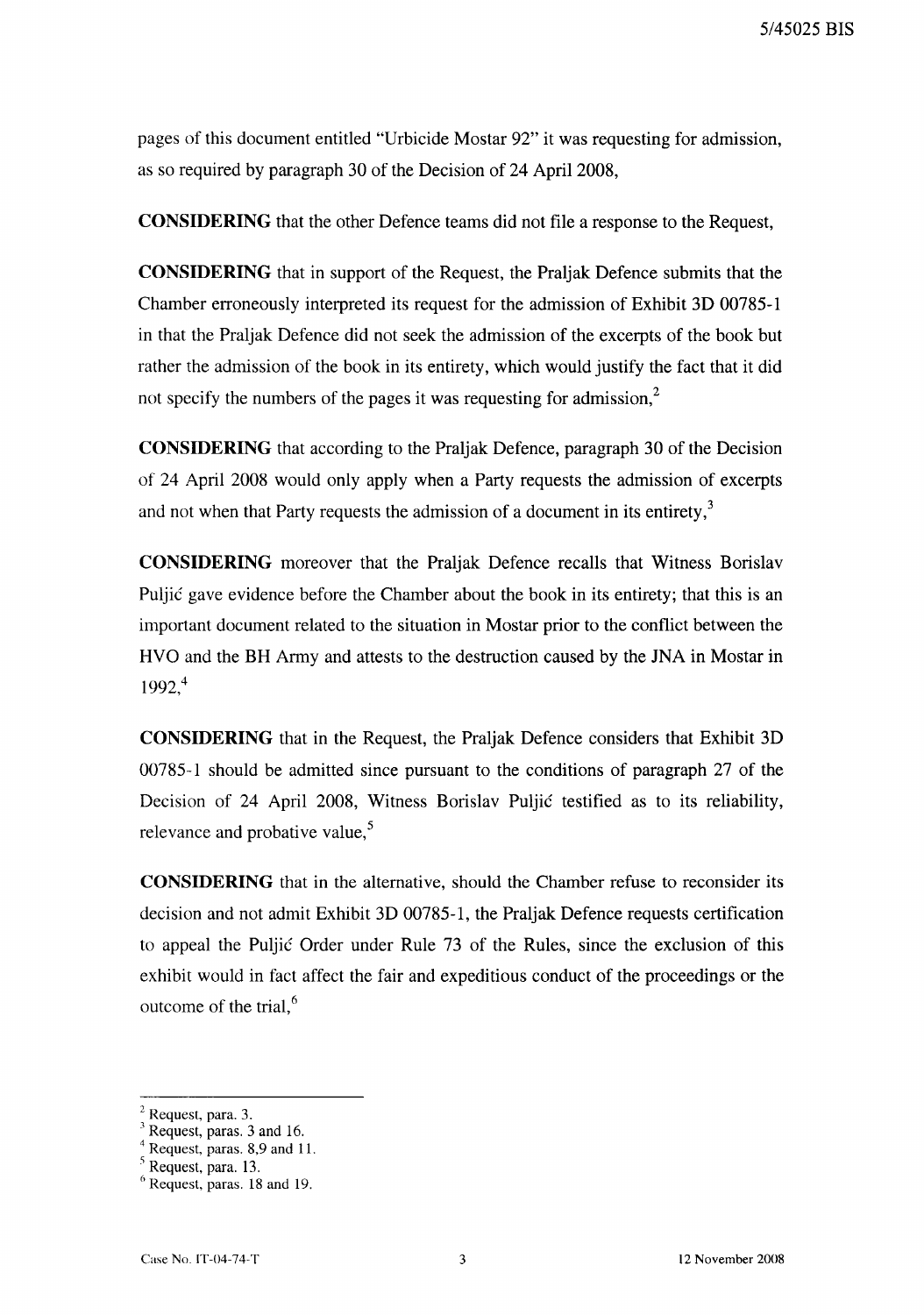**CONSIDERING** that in the Response, the Prosecution notes that the exclusion of Exhibit 3D 00785-1 is fully justified since paragraph 30 of Guideline 8 does not permit the admission of a book in its entirety.'

**CONSIDERING** that in the Response, the Prosecution also objects to the Praljak Defence's request in the alternative to certify the appeal of the Puljic Order, since the fair and expeditious conduct of the proceedings or the outcome of the trial would not be jeopardized by the Chamber's refusal to admit into evidence Exhibit 3D 00785-1, and that the immediate resolution of this issue by the Appeals Chamber would not materially advance the proceedings,<sup>8</sup>

**CONSIDERING** that in the Response, the Prosecution further indicates that the Pra1jak Defence has other means at its disposal to request the admission of this exhibit, such as its admission through another witness or by way of a written motion filed pursuant to Rule 89 (C) of the Rules and the guidelines set out in the Decision of 24 April 2008.<sup>9</sup>

**CONSIDERING** that in support of the Request for Leave to Reply and Reply, the Praljak Defence argues that the Chamber should grant it leave to file a reply, which would allow it to clarify the new issues raised by the Prosecution in its Response,<sup>10</sup>

**CONSIDERING** that, as a preliminary remark, the Chamber considers that the arguments raised in the Request for Leave to Reply and Reply do not touch upon fundamentally new issues with respect to those set out in the Request and therefore do not justify the filing of a reply,

**CONSIDERING** that a Chamber has the inherent power to reconsider its own decisions and that it may grant a request for reconsideration if the moving party satisfies the Chamber of the existence of a clear error or that particular circumstances, which may be new facts or new arguments, $<sup>11</sup>$  justify its reconsideration in order to</sup> avoid an injustice, <sup>12</sup>

 $7$  Response, para. 4.

 $k$  Response, paras. 8-14.

<sup>9</sup> Response, para. 13.

<sup>&</sup>lt;sup>10</sup> Request for Leave to Reply and Reply, paras. 1 and 2.

<sup>&</sup>lt;sup>11</sup> *The Prosecutor v. Stanislav Galić*, Case No. IT-98-29-A, Decision on Defence's Request for Reconsideration, 16 July 2004, pp. 3 and 4, citing *The Prosecutor* v. *Laurent Semanza.* Case No. ICTR-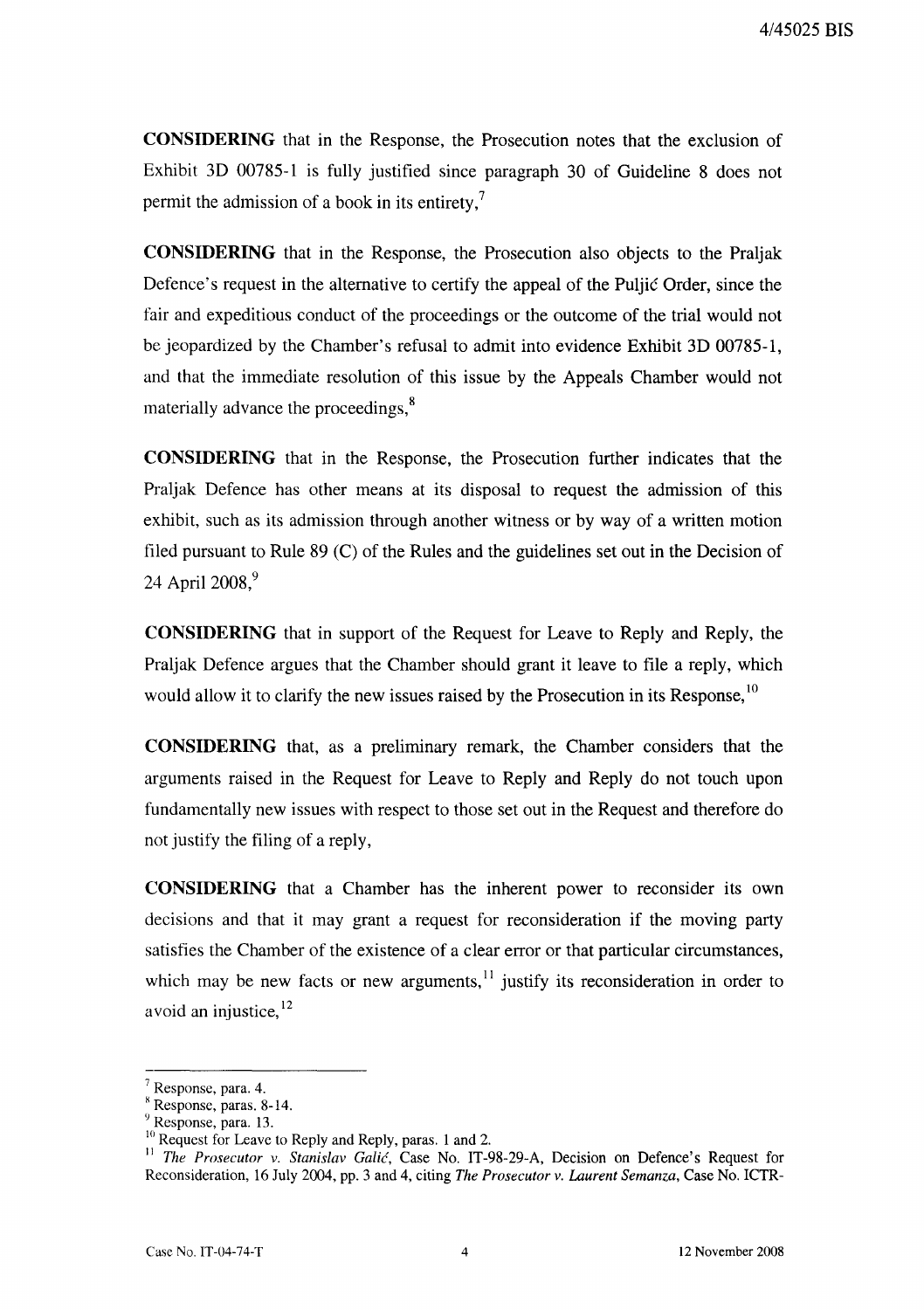**CONSIDERING** that the Chamber notes that Exhibit 3D 00785-1 is a book of 259 pages entitled "Urbicide Mostar 92" written in several languages, including BCS and English, and containing numerous photographs,

**CONSIDERING** that the Chamber notes that in the Request, the Praljak Defence again requests the admission of this book in its entirety,

**CONSIDERING** that the Chamber first recalls that a document will by no means be admitted in its entirety simply because the witness has given general testimony about its reliability, relevance and probative value,

**CONSIDERING** that compliance with paragraph 27 of Guideline 8 does not in fact give rise to an exemption from the requirements of paragraph 30 of the said Guideline,

**CONSIDERING** that the Chamber next recalls that the premise of Guideline 8 is that it is impossible for a Party to present in court a work in its entirety, 259 pages in this case, and that it is therefore up to that Party to select the passages it believes are most relevant to its case,

**CONSIDERING** that it is not for the Chamber to sort through the evidence that the Parties put before it and that, on the contrary, the Parties must make sure that only those exhibits and excerpts which are strictly necessary for the determination of the issues in dispute are submitted to the Chamber,<sup>13</sup>

**CONSIDERING** that the Chamber recalls, contrary to the assertion of the Praljak Defence,<sup>14</sup> that the Chamber has applied this rule consistently since 13 July 2006, except for laws and decrees,<sup>15</sup>

<sup>97-20-</sup>T, Trial Chamber III, Decision on Defence Motion to Reconsider Decision Denying Leave to Call Rejoinder Witness, 9 May 2002, para. 8.

<sup>12</sup> *The Prosecutor v. Stanislav Galic,* Case No. IT-98-29-A, Decision on Defence's Request for Reconsideration, 16 July 2004, pp. 3 and 4, citing in particular *The Prosecution v. Zdravko Mucic et al.,* Case No. IT-96-2IAhis, Appeals Judgment on Sentence, 8 April 2003, para. 49; *The Prosecutor v. Popovic et al.,* Case No. IT-05-88-T, Decision on Defence Motion for Certification to Appeal Decision Admitting Written Evidence pursuant to Rule 92 *his,* 19 October 2006, p. 4.

<sup>&</sup>lt;sup>13</sup> Decision on Admission of Evidence, 13 July 2006; Decision of 24 April 2008, Guideline 8, para. 27. <sup>14</sup> Request, paras. 3 and 8.

<sup>&</sup>lt;sup>15</sup> Decision on Admission of Evidence, 13 July 2006, p. 9, Guideline 4. As regards the exception made for laws and decrees, *see* Decision on Petkovic Defence Motion for Reconsideration of or Certification to Appeal Two Orders Dated 1 September 2008, 1 October 2008, p. 6.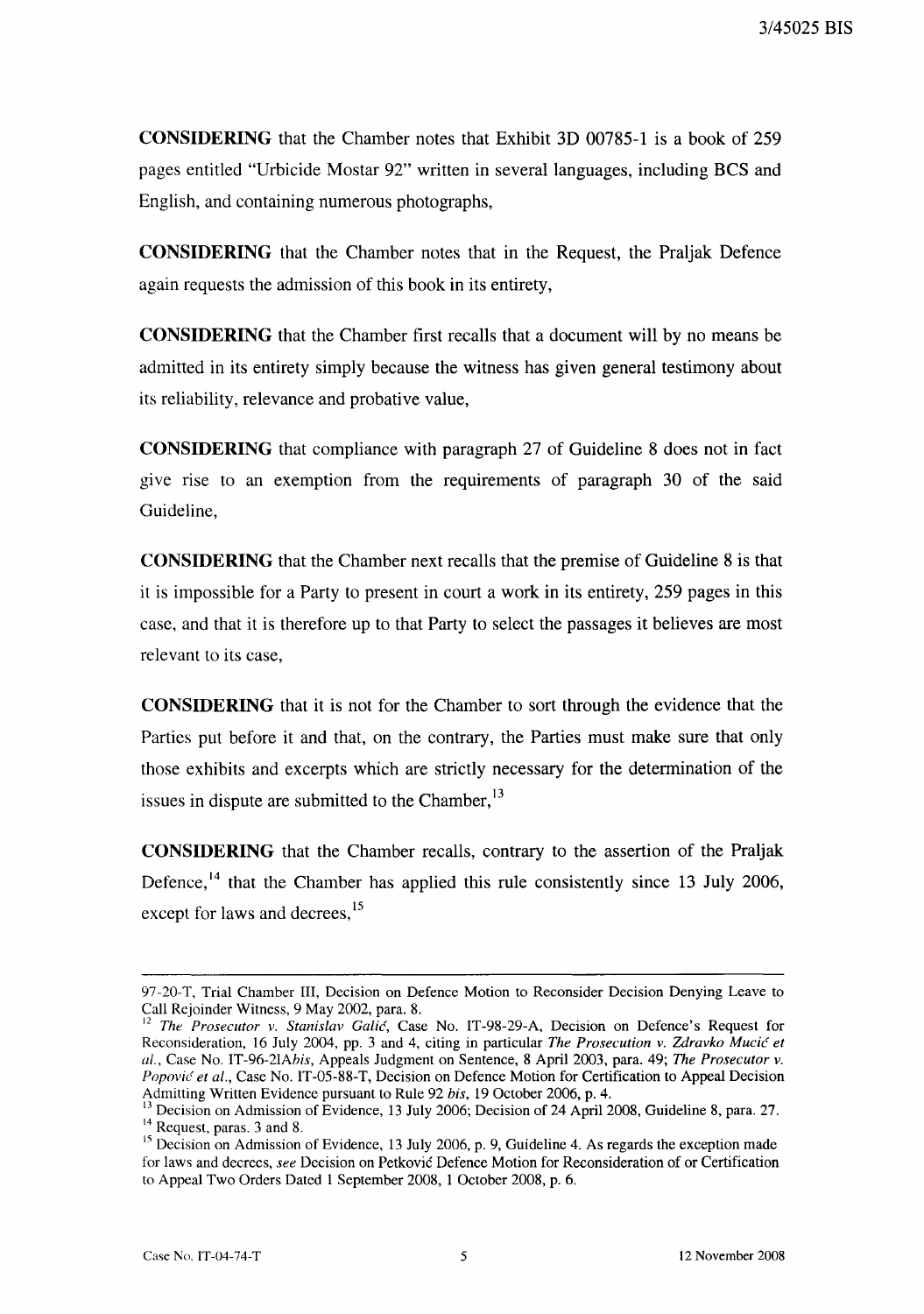CONSIDERING that the Chamber would further note that the Praljak Defence will not be prejudiced by the exclusion of document 3D 00785-1, since it will have the opportunity, during the presentation of its case, to submit this same document again and request, if appropriate, the admission of excerpts subject to the requisite terms and conditions of the Decision of 24 April 2008,

CONSIDERING that as a result, the Chamber finds no error in the Puljic Order and in its decision to exclude Exhibit 3D 00785-1 or particular circumstance justifying a reconsideration to avoid an injustice<sup>16</sup> and that, consequently, the Chamber denies the request for reconsideration of the Puljic Order,

CONSIDERING that in accordance with Rule 73 (H) of the Rules, "decisions on all motions are without interlocutory appeal save with certification by the Trial Chamber, which may grant such certification if the decision involves an issue that would significantly affect the fair and expeditious conduct of the proceedings or the outcome of the trial, and for which, in the opinion of the Trial Chamber, an immediate resolution by the Appeals Chamber may materially advance the proceedings",

CONSIDERING that consequently, certification to appeal is a matter within the discretionary power of the Chamber, which must first verify whether the two cumulative conditions set out in Rule 73 (B) of the Rules have been met in this case,  $17$ 

CONSIDERING that the Chamber holds that the Praljak Defence has failed to demonstrate that the subject matter of the Request involves an issue that would significantly affect the fair and expeditious conduct of the proceedings or the outcome of the trial and that an immediate resolution of the issue by the Appeals Chamber may materially advance the proceedings,

#### FOR THESE REASONS,

IN ACCORDANCE with Rules 73 (B) and 89 of the Rules,

<sup>16</sup> *The Prosecutor v. Stanislav Galic,* Case No. IT-98-29-A, Decision on Defence's Request for Reconsideration, 16 July 2004, pp. 3 and 4, citing in particular *The Prosecution v. Zdravko Mucic et al.,* Case No. IT-96-21Ahis, Appeals Judgment on Sentence, 8 April 2003, para. 49; *The Prosecutor v. Popovic' et al.,* Case No. IT-05-88-T, Decision on Defence Motion for Certification to Appeal Decision Admitting Written Evidence pursuant to Rule 92 *his,* 19 October 2006, p. 4.

<sup>17</sup> *The Prosecutor v. Pavle Strugar,* Case No. IT-01-42-T, Decision on Defence Motion for Certification, 17 June 2004, para. 2.